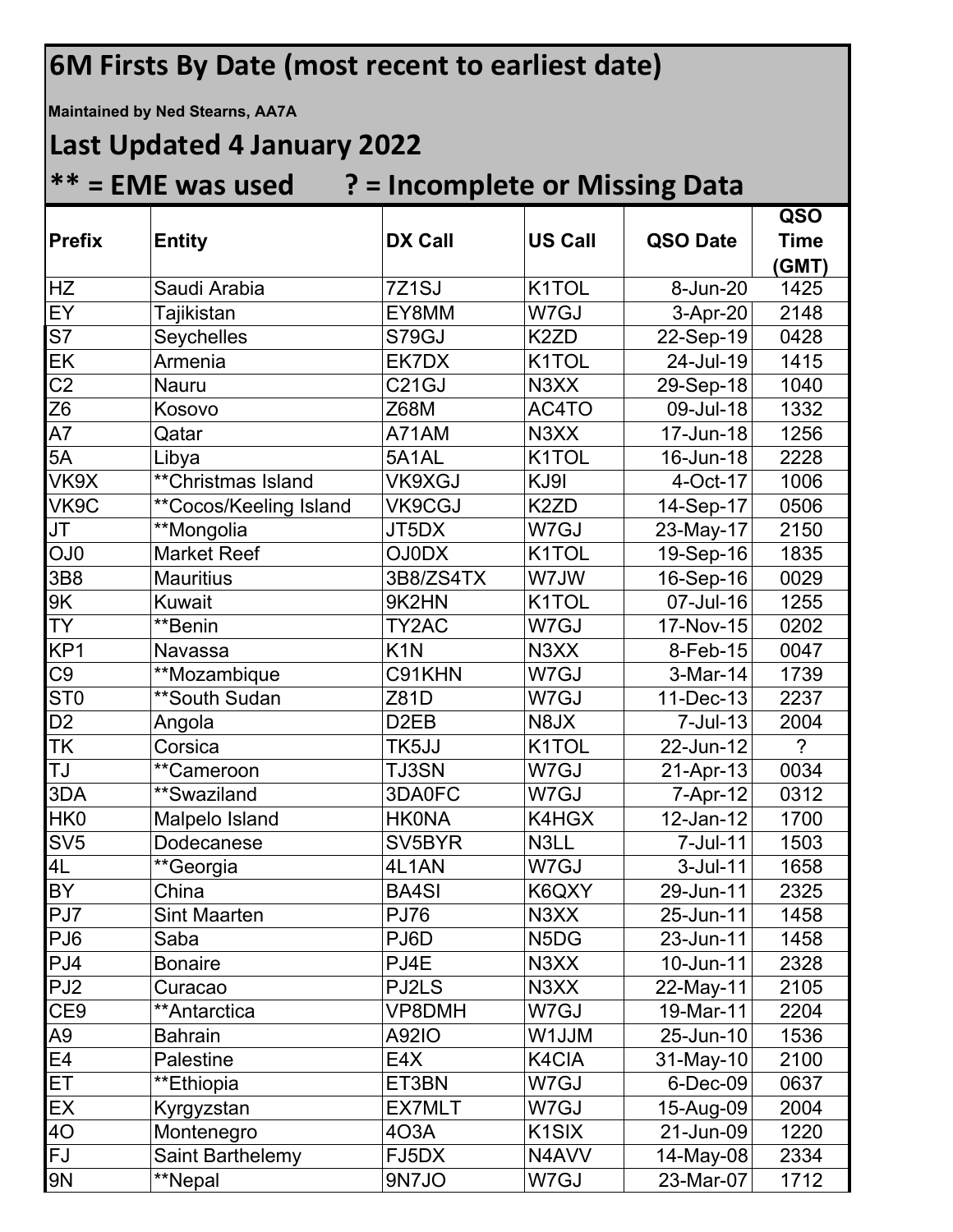| DX0               | <b>**Spratly Island</b>  | DX0JP              | W7GJ                           | 4-Feb-07   | 1306 |
|-------------------|--------------------------|--------------------|--------------------------------|------------|------|
| HA                | Hungary                  | <b>HA0DU</b>       | K1TOL                          | 9-Jun-06   | 0905 |
| S <sub>T</sub>    | **Sudan                  | ST <sub>2</sub> RS | W7GJ                           | 28-Jan-05  | 0535 |
| YA                | **Afganistan             | YA1RS              | W7GJ                           | 16-Jul-04  | 0056 |
| 7X                | Algeria                  | 7X0AD              | W1RA                           | 25-Jun-04  | 2029 |
| 7P                | **Lesotho                | 7P8NK              | W7GJ                           | 8-Feb-04   | 0526 |
| ΖA                | Albania                  | ZA/DL6LAU          | K <sub>1</sub> SIX             | 8-Jul-03   | 2226 |
| KH <sub>9</sub>   | <b>Wake Island</b>       | KH9/N4BQW          | K6QXY                          | 13-Jun-03  | 1904 |
| VP <sub>6</sub>   | Ducie Is                 | <b>VP6DIA</b>      | <b>KB6NAN</b>                  | 9-Mar-03   | 2304 |
| E7                | Bosnia-Herzegovina       | <b>T99C</b>        | K1TOL                          | 12-Dec-02  | 1711 |
| <b>BV</b>         | Taiwan                   | BX2AB              | K2RTH/4                        | 6-Apr-02   | 1502 |
| PY0T              | Trindade & Martim Vaz    | <b>PW0T</b>        | K2RTH/4                        | 20-Feb-02  | 2338 |
| 9U                | <b>Burundi</b>           | 9U5D               | <b>W7KNT</b>                   | 4-Feb-02   | 1801 |
| UA                | <b>Russia</b>            | <b>RU4CE</b>       | K1TOL                          | 22-Jan-02  | 1338 |
| A4                | Oman                     | A45XR              | N4CC                           | 29-Dec-01  | 1353 |
| JW                | Svalbard                 | <b>JW5RIA</b>      | K1DAM                          | 11-Dec-01  | 1708 |
| VU                | India                    | <b>VU2ZAP</b>      | W <sub>1</sub> LP              | 6-Dec-01   | 1433 |
| JX                | Jan Mayen                | <b>JX7DFA</b>      | K4RX                           | 18-Nov-01  | 1546 |
| XV                | <b>Viet Nam</b>          | XV3AA              | N6RZ                           | 18-Nov-01  | 0045 |
| T8                | Palau                    | T88BV              | K7CW                           | 16-Nov-01  | 0059 |
| HV                | Vatican                  | HV0A               | N4RFN                          | 16-Nov-01  | 1343 |
| 9M                | East Malaysia            | 9M6JU              | N7EPD                          | 15-Nov-01  | 0033 |
| OH <sub>0</sub>   | <b>Aland Island</b>      | <b>OH0JFP</b>      | AA6TT                          | 15-Nov-01  | 1217 |
| YL                | Latvia                   | YL2JN              | K1TOL                          | 13-Nov-01  | 1508 |
| ER                | Moldova                  | <b>ER100</b>       | W4SO                           | 30-Oct-01  | 1352 |
| SV9               | Crete                    | SV9ANK             | K2RTH/4                        | 29-Oct-01  | 1503 |
| 9G                | Ghana                    | 9G5AN              | W1JJM                          | 28-Oct-01  | 1502 |
| LY                | Lithuania                | LY2BAW             | N <sub>1</sub> RZ              | 27-Oct-01  | 1329 |
| E <sub>3</sub>    | Eritrea                  | E30NA              | W1GF                           | 21-Oct-01  | 1313 |
| ТT                | Chad                     | TT8JE              | K <sub>1</sub> SIX             | 7-Aug-01   | 1729 |
| ТA                | Turkey                   | <b>YM0KA</b>       | K1TOL                          | 29-Jul-01  | 2049 |
| Z3                | Macedonia                | Z32ZM              | K2RTH/4                        | 7-Jul-01   | 1926 |
| VK9M              | <b>Mellish Reef</b>      | <b>VK9ML</b>       | K6QXY                          | 22-Apr-01  | 2236 |
| CE0Z              | <b>Juan Fernandez Is</b> | 3G0Z               | K2RTH/4                        | 27-Mar-01  | 0155 |
| PY0S              | St Peter & St Paul       | <b>PW0S</b>        | W1JJM                          | 15-Feb-01  | 0045 |
| S9                | Sao Tome & Principe      | S92DX              | K <sub>1</sub> SG              | $4-Dec-00$ | 1546 |
| J2                | Djibouti                 | J28NH              | K <sub>1</sub> SIX             | 15-Nov-00  | 1442 |
| OD                | Lebanon                  | OD/OK1MU           | K1DAM                          | 3-Nov-00   | 1313 |
| 5R                | Madagascar               | 5R5EE              | <b>K0FF</b>                    | 1-Nov-00   | 1601 |
| KH <sub>5</sub> K | Kingman Is               | K <sub>5</sub> K   | K6QXY                          | 22-Oct-00  | 2309 |
| UR                | <b>Ukraine</b>           | UT5JCW             | K2RTH/4                        | 9-Oct-00   | 1442 |
| ZD7               | St Helena                | ZD7MY              | K <sub>2</sub> OV <sub>S</sub> | 26-Jul-00  | 2057 |
| 1A                | Knights of Malta         | 1A0KM              | <b>K4ZOO</b>                   | 22-Jul-00  | 1342 |
| 4X                | <b>Israel</b>            | 4X1RF              | K <sub>1</sub> SIX             | 9-Jul-00   | 2124 |
| FO                | Marquesas                | <b>FO0TOH</b>      | W6YM                           | 8-Apr-00   | 2255 |
| FK                | Chesterfield Is          | <b>TX0DX</b>       | N7STU                          | 24-Mar-00  | 230  |
| ЗC                | <b>Equatorial Guinea</b> | <b>3C5I</b>        | KA9CFD                         | 17-Nov-99  | 1425 |
| VQ9               | Chagos                   | VQ9QM              | K2RTH/4                        | 7-Nov-99   | 1702 |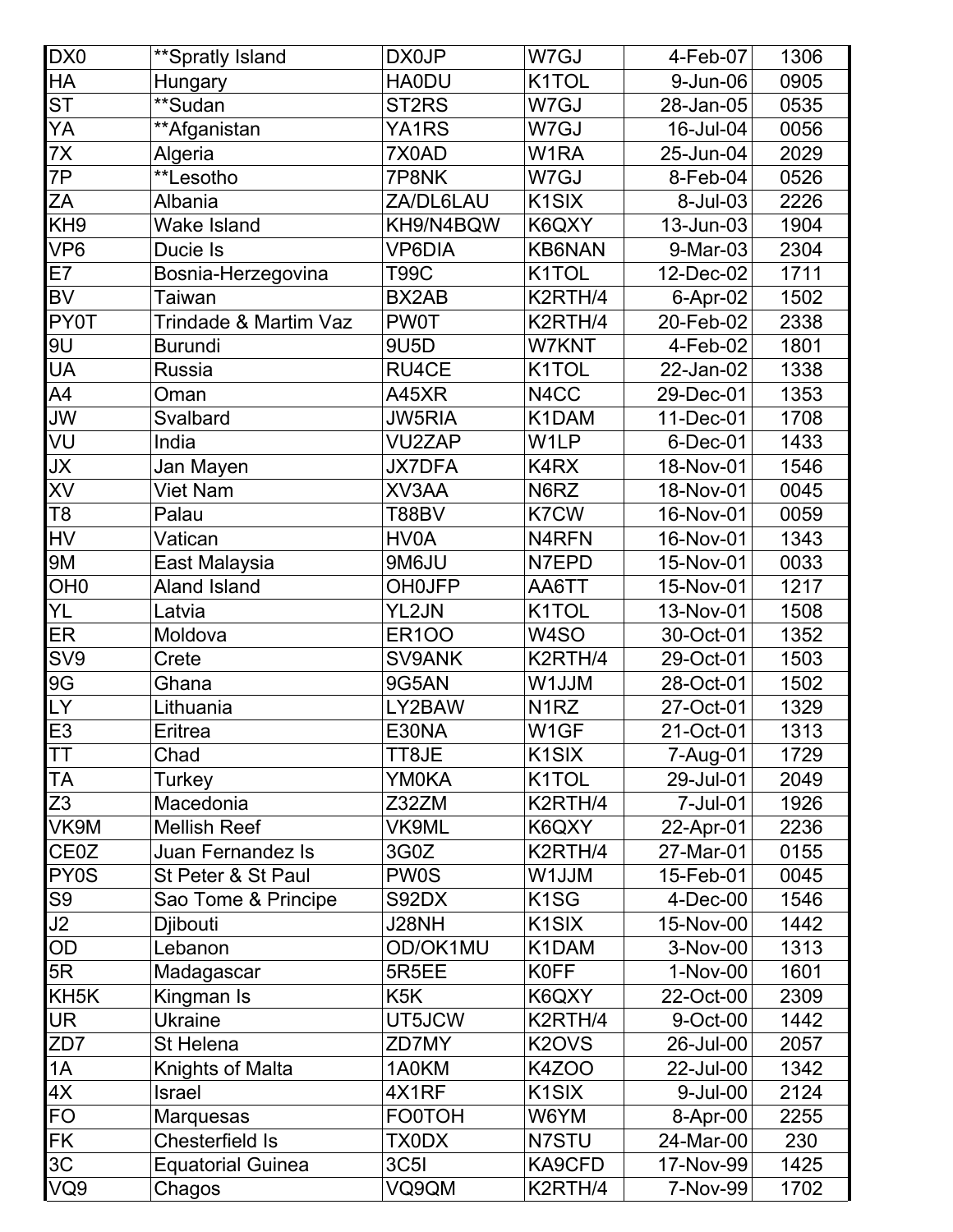| <b>FO</b>         | <b>Austral Island</b>      | <b>FO0KOJ</b>      | WB5HJV             | 16-Oct-99  | 2225           |
|-------------------|----------------------------|--------------------|--------------------|------------|----------------|
| OM                | <b>Slovak Republic</b>     | OM <sub>1</sub> TF | <b>WA1OUB</b>      | 25-Jun-99  | 1829           |
| LZ                | <b>Bulgaria</b>            | LZ1ZP              | K8MFO              | 23-Jun-99  | 2046           |
| 5H                | Tanzania                   | 5H3US              | W1JJM              | 26-May-99  | 1840           |
| HB <sub>0</sub>   | Liechtenstein              | HB0/HB9QQ          | W2CAP/1            | 12-Aug-96  | $\overline{?}$ |
| S <sub>0</sub>    | Western Sahara             | <b>SORASD</b>      | <b>WA1OUB</b>      | 27-Jun-95  | 1038           |
| <b>SP</b>         | Poland                     | SP6GWB             | KA1A               | 19-Jun-95  | 1548           |
| EH <sub>8</sub>   | Canary Is                  | EH8BPX             | W3IWU              | 17-Jun-95  | 1201           |
| 5T                | Mauritania                 | 5T5JC              | K <sub>1</sub> TOL | 13-Jun-94  | 0930           |
| JY                | Jordan                     | <b>JY7SIX</b>      | <b>WD4KPD</b>      | 9-Jun-94   | 2145           |
| EH <sub>9</sub>   | Cueta & Melilla            | EH9IB              | K1HTV/3            | 18-Jul-93  | 1249           |
| EH <sub>6</sub>   | <b>Baleric Is</b>          | EH6FB              | WA1OUB             | 12-Jun-93  | 0959           |
| OK                | <b>Czech Republic</b>      | OK1FAV             | <b>WA1OUB</b>      | 11-Jun-93  | 1849           |
| EH                | Spain                      | EH3LL              | WA1OUB             | 5-Jun-93   | 2102           |
| UA <sub>2</sub>   | Kaliningrad                | UZ2FWA             | <b>WA1OUB</b>      | 22-Jun-92  | 1945           |
| 3D <sub>2</sub>   | Rotuma                     | 3D2AG              | N6XQ               | 25-Mar-92  | 2057           |
| <b>FO</b>         | Clipperton                 | <b>FO0CI</b>       | W3JO               | 9-Mar-92   | 1848           |
| YV0               | Aves Is                    | <b>YX0AI</b>       | WD5K               | 1-Mar-92   | 1344           |
| KH7               | Kure Is                    | KD7P/NH7           | W5FF               | 7-Feb-92   | 2016           |
| ES                | Estonia                    | ES6QB              | W4DR               | 1-Feb-92   | 1357           |
| TU                | <b>Ivory Coast</b>         | TU4DH              | K <sub>5</sub> UR  | 12-Jan-92  | 1508           |
| YO                | Romania                    | YO <sub>2</sub> IS | K1TOL              | 8-Jan-92   | 1521           |
| <b>9A</b>         | Croatia (YU2)              | <b>YU2EZA</b>      | W1EJ               | 6-Jan-92   | 1720           |
| OK                | *Czeckoslovakia            | OK3LQ              | <b>W4OO</b>        | $1-Jan-92$ | 1524           |
| VR <sub>2</sub>   | Hong Kong (VS6)            | VS6BG              | K6STI              | 17-Nov-91  | 0047           |
| S <sub>5</sub>    | Slovenia (YU3)             | <b>YU3ES</b>       | W2MPK              | 14-Nov-91  | 1443           |
| YU                | Yugoslavia                 | YU3AN              | W8QXO              | 14-Nov-91  | 1453           |
| JD1               | Ogasawara                  | JD1BFI             | K6QXY              | 20-Oct-91  | 2136           |
| <b>CE0X</b>       | San Felix Is               | XQ0X               | W <sub>5</sub> OZI | 24-Mar-91  | 0235           |
| <b>OY</b>         | Faroe Is                   | OY9JD              | K1JRW              | 29-Jan-91  | 1348           |
| 3X                | Guinea                     | 3X1SG              | K8MFO              | 4-Dec-90   | 1530           |
| CN                | Morocco                    | CN <sub>2</sub> JP | K <sub>1</sub> TOL | 3-Dec-90   | 1356           |
| IS <sub>0</sub>   | Sardinia                   | <b>IS0AGY</b>      | W2CAP/1            | 17-Nov-90  | 1407           |
| 7Q                | Malawi                     | 7Q7JA              | KM0A               | 2-Nov-90   | 1346           |
| $\overline{17}$   | San Marino                 | <b>T77C</b>        | <b>K4CKS</b>       | 28-Jun-90  | 2016           |
| <b>LX</b>         | Luxembourg                 | LX1JX              | W2CAP/1            | 26-Jun-90  | 1630           |
| ON                | <b>Belgium</b>             | <b>ON1CAK</b>      | W2CAP/1            | 26-Jun-90  | 1627           |
| <b>DL</b>         | Germany                    | DL7QY              | W2CAP/1            | 26-Jun-90  | 1607           |
| <b>OE</b>         | Austria                    | OE5NEL             | W2CAP/1            | 26-Jun-90  | 1647           |
| 3D <sub>2</sub>   | <b>Conway Reef</b>         | 3D2SM              | N6XQ               | 23-May-90  | 2053           |
| KH <sub>5</sub> J | Jarvis & Palmyra Is        | AH3C/KH5J          | WA6BYA             | 14-Apr-90  | 2155           |
| <b>FW</b>         | <b>Wallis &amp; Futuna</b> | FW/W6JKV           | K6STI              | $2-Apr-90$ | 2359           |
| VK9L              | Lord Howe Is               | VK9LE              | WA6BYA             | 28-Mar-90  | 2141           |
| <b>CE0Y</b>       | Easter Is                  | CE0/JG3KUT         | N6CA               | 9-Mar-90   | 2317           |
| VP <sub>6</sub>   | Pitcarin (VR2)             | <b>VR200PI</b>     | K6KLY              | 5-Mar-90   | $\tilde{?}$    |
| FR                | <b>Reunion Is</b>          | FR5EL              | W3JO               | 2-Mar-90   | 1425           |
| 9L                | Sierra Leone               | 9L1US              | K1JRW              | 25-Feb-90  | 1434           |
| OZ                | <b>Denmark</b>             | OZ6OL              | K1TOL              | 19-Jan-90  | 1321           |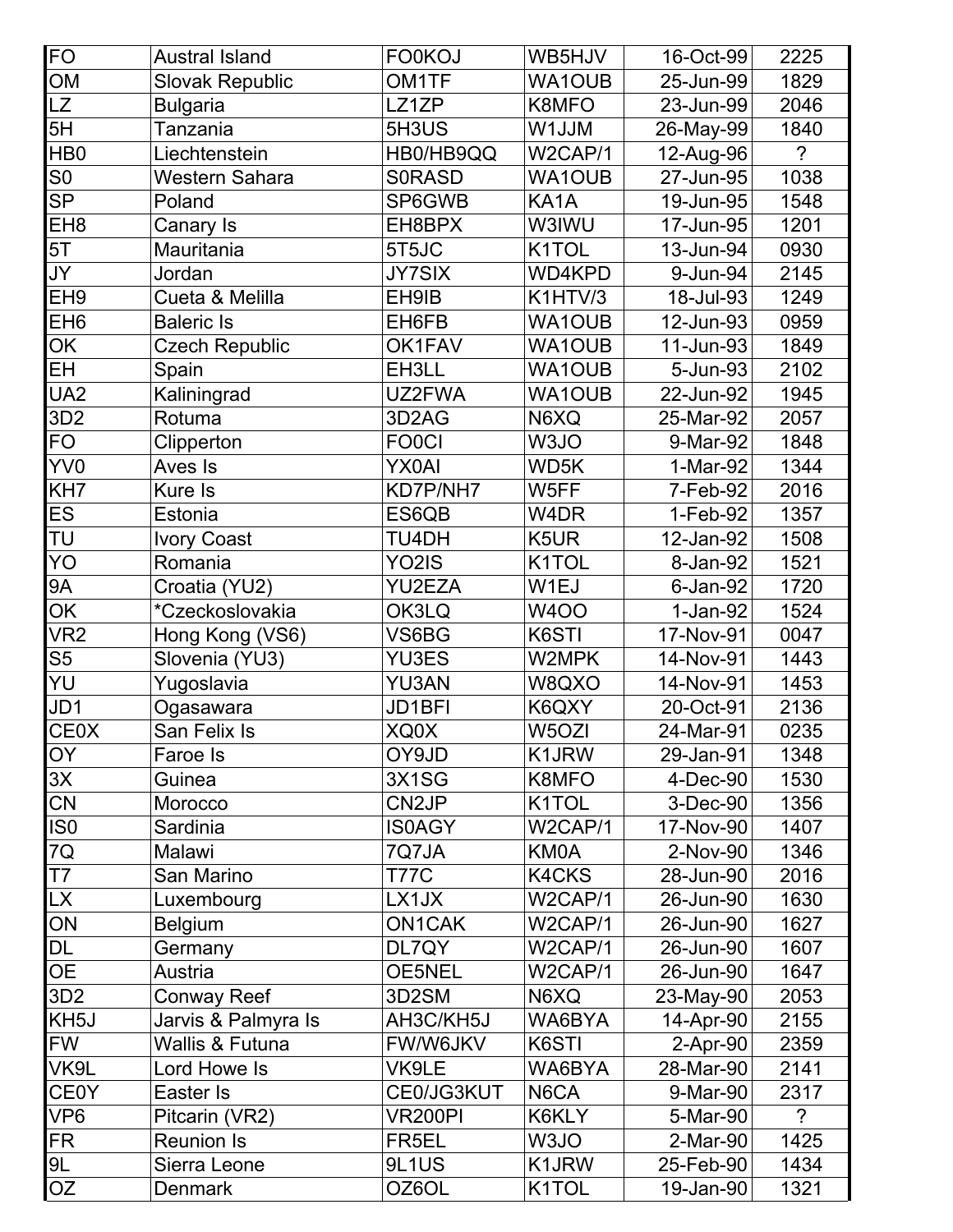| ZC4             | <b>Cyprus UK Base</b> | ZC4MK             | K1HTV/3            | 26-Nov-89  | 1456           |
|-----------------|-----------------------|-------------------|--------------------|------------|----------------|
| KH4             | Midway Is             | KD7P/WH4          | WA6BYA             | 25-Nov-89  | 2144           |
| <b>PY0F</b>     | Fernando de Noronha   | <b>ZW0F</b>       | K1TOL              | 20-Nov-89  | 1208           |
| D <sub>4</sub>  | Cape Verde Is         | D44BC             | K8UNV              | 18-Nov-89  | 1828           |
| 5N              | Nigeria               | 5N0/ON5NT         | K5CM               | 8-Nov-89   | 1515           |
| 6W              | Senegal               | 6W1/F6CBC         | W3WFM              | 1-Nov-89   | $\tilde{?}$    |
| ZS1             | *Walvis Bay           | ZS1IS             | KA2RDO             | 1-Nov-89   | 1419           |
| YN              | Nicaragua             | YN3CC             | W4CKD              | 19-Oct-89  | 1336           |
| VK <sub>0</sub> | Macquaire Is          | VK9YQS/0          | WA6BYA             | 15-Apr-89  | 2326           |
| P <sub>2</sub>  | Papua New Guinea      | P <sub>29PL</sub> | WA6BYA             | 14-Apr-89  | 2328           |
| T <sub>2</sub>  | Tuvalu                | T20JT             | K6QXY              | 8-Apr-89   | 0204           |
| YB              | Indonesia             | <b>YB0ARA</b>     | K6STI              | 2-Apr-89   | 0120           |
| T30             | <b>West Kiribati</b>  | T30DJ             | WA6BYA             | 29-Mar-89  | 0004           |
| <b>TR</b>       | Gabon                 | TR8CA             | W5FF               | 27-Mar-89  | 1933           |
| E <sub>5</sub>  | North Cook Is         | ZK1WL             | K6QXY              | 27-Mar-89  | 0038           |
| 5W              | <b>Western Samoa</b>  | 5W1GP             | W5OZI              | 14-Mar-89  | 2225           |
| J5              | Guinea-Bissau         | <b>J52US</b>      | K1TOL              | 11-Dec-88  | 1454           |
| KH <sub>3</sub> | Johnston Is           | WY5L/KH3          | KN <sub>5</sub> S  | 2-Nov-88   | $\overline{?}$ |
| VP <sub>8</sub> | <b>Falkland Is</b>    | VP8PTG            | K1FJM/4            | 16-Oct-88  | 2238           |
| P <sub>4</sub>  | Aruba                 | P40JT             | KF6AJ              | 9-Jun-88   | 2037           |
| GD              | Isle of Man           | <b>GD3TNS</b>     | K2OVS              | 6-Jun-88   | 2145           |
| 9H              | Malta (ZB1)           | 9H1BT             | K1TOL              | 17-Jun-87  | 2140           |
| C <sub>3</sub>  | Andorra               | C30DAW            | K1TOL              | 17-Jun-87  | 2103           |
| <b>GM</b>       | Scotland              | GM4TXX            | K1TOL              | 7-Jun-87   | 1325           |
| GU              | Guernsey              | <b>GU2HML</b>     | N4VA               | 9-Jul-86   | 2244           |
| <b>DU</b>       | Philippines           | DU1GF             | K6KLY              | 10-Nov-84  | 0133           |
| ZK <sub>2</sub> | <b>Niue</b>           | ZK2RS             | <b>WB7OHF</b>      | 7-Apr-84   | 2219           |
| ZL7             | Chatham Is            | ZL7OY             | WA5IYX             | 5-Apr-84   | 2349           |
| GJ              | Jersey Is             | GJ3YHU            | <b>WA1OUB</b>      | $1-Jul-83$ | 2232           |
| GI              | Northern Ireland      | GI3ZSC            | KA1PE              | $1-Jul-83$ | 1230           |
| V <sub>4</sub>  | St Kitts (VP2K)       | VP2KBH            | KA4LXZ             | 19-Jun-83  | 2043           |
| <b>GW</b>       | <b>Wales</b>          | GW3LDH            | K <sub>1</sub> TOL | 19-Jun-83  | 2315           |
| TI <sub>9</sub> | Cocos Is              | TI9/W6JKV         | W5VY               | 12-Jun-83  | 1901           |
| <b>HR</b>       | Honduras              | HR/K6MYC          | <b>W4OO</b>        | 11-Jun-83  | 2145           |
| ZP              | Paraguay              | ZP6XDW            | WB4OSN             | 21-Mar-83  | 2013           |
| <b>CU</b>       | <b>Azores</b>         | CU2/W6JKV         | K8MMM              | 8-Jan-83   | 1600           |
| KH <sub>0</sub> | Mariana Is            | W6JKV/KH0         | WA7JTM             | 23-Nov-82  | 2210           |
| 8R              | Guyana                | 8R/KA3BUJ         | WB4OSN             | 2-Jul-82   | 2254           |
| V <sub>2</sub>  | Antigua               | V2/K1FJM          | <b>W4OO</b>        | 12-Jun-82  | 1727           |
| XF4             | Revillagigedo         | XE1JJU/XF4        | WA5HNK             | 12-Jun-82  | 1539           |
| ZL <sub>9</sub> | Campbell Is (ZL/A)    | ZL4OY/A           | <b>WB7OHF</b>      | 20-Apr-82  | 2035           |
| <b>FK</b>       | New Caledonia         | FK8AX             | KA6ING             | 9-Apr-82   | $\tilde{?}$    |
| A3              | Tonga                 | A35JT             | W7KMA              | 8-Apr-82   | 2337           |
| J3              | Grenada               | J3AE              | W5VY               | 31-Jan-82  | 1435           |
| V8              | Brunei (VS5)          | VS5DX             | W7FN               | 11-Nov-81  | 0110           |
| C <sub>5</sub>  | Gambia                | C5AEH             | W2UTH              | 7-Nov-81   | 1614           |
| JD1             | Minami Torishima      | JD1YAA            | N7DB               | 4-Nov-81   | $\overline{?}$ |
| 5B              | Cyprus                | 5B4AZ             | WA4LOX             | 31-Oct-81  | 1403           |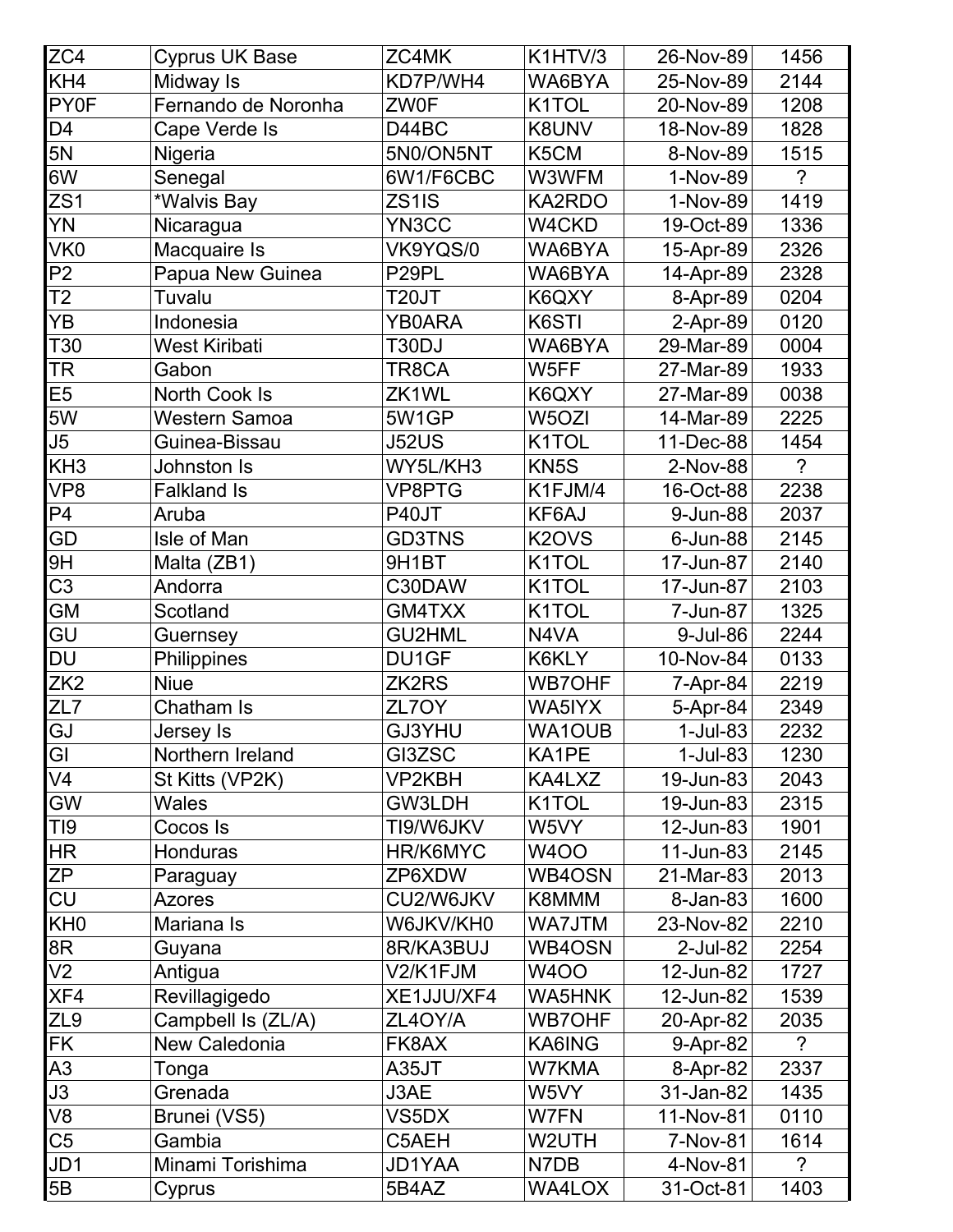| $\overline{\mathsf{SV}}$ | Greece                   | SZ2DH              | W4HHK                          | 31-Oct-81   | 1352                 |
|--------------------------|--------------------------|--------------------|--------------------------------|-------------|----------------------|
| HK0                      | <b>San Andres</b>        | <b>HK0BKX</b>      | <b>W4OO</b>                    | 3-Aug-81    | 2255                 |
| J8                       | <b>St Vincent</b>        | J88AR              | K1TOL                          | 7-Jul-81    | 2228                 |
| KP <sub>5</sub>          | Desecheo Is              | KP2A/p             | <b>W4OO</b>                    | 9-Jun-81    | 1150                 |
| VP <sub>2</sub> E        | Anguilla                 | VP2ET              | <b>W4OO</b>                    | 4-Jun-81    | 1520                 |
| VK9W                     | <b>Willis Is</b>         | VK9ZD              | W7KMA                          | 1-May-81    | 0114                 |
| VK9N                     | Norfolk Is               | <b>VK9NS</b>       | WB6BMB                         | 3-Mar-81    | $\tilde{?}$          |
| 9Y                       | Trinidad (VP4)           | 9Y4DX              | K5FF                           | 26-Feb-81   | 1519                 |
| $PJ^*$                   | St Maarten (5,6,7,8)     | <b>PJ7GIL</b>      | W5EU                           | 9-Feb-81    | 1430                 |
|                          | Italy                    | <b>I5TDJ</b>       | N3AHI                          | 26-Nov-80   | 1603                 |
| J7                       | Dominica                 | <b>J73A</b>        | K5FF                           | 19-Nov-80   | 1454                 |
| ZS                       | South Africa             | ZS6LN              | K8EFS                          | 5-Nov-80    | 1610                 |
| T32                      | East Kiribati            | T3LAA              | W7KMA                          | 24-Oct-80   | 2210                 |
| EL                       | Liberia                  | EL2AV              | K1IKN                          | 19-Oct-80   | $\overline{?}$       |
| KH <sub>8</sub>          | Amer. Samoa              | AH <sub>8</sub> A  | N6AJ                           | 11-Oct-80   | 2058                 |
| 4U                       | <b>United Nations</b>    | 4U1UN              | <b>WB2MAI</b>                  | 17-Sep-80   | 1429                 |
| HC <sub>8</sub>          | Galapagos Is             | HC8EE              | W4CKD                          | 5-Jul-80    | 2329                 |
| <b>FM</b>                | Martinique               | FM7AB              | <b>W4OO</b>                    | 9-Jun-80    | 2215                 |
| <b>TF</b>                | Iceland                  | TF3SG              | AC1T                           | 16-Dec-79   | 1640                 |
| V <sub>6</sub>           | Micronesia (KC6)         | KC6IN              | W7FN                           | 24-Nov-79   | 2127                 |
| <b>HL</b>                | South Korea              | <b>HL9TG</b>       | N6CT                           | 3-Nov-79    | $\ddot{\phantom{0}}$ |
| YJ                       | Vanuatu                  | YJ8OT              | N6DX                           | 6-Jul-79    | $\overline{?}$       |
| CP                       | <b>Bolivia</b>           | CP1AT              | K5CM                           | 1-Jul-79    | 1430                 |
| VP <sub>2</sub> V        | <b>British Virgin Is</b> | <b>VP2VDL</b>      | WB4OSN                         | 7-Jun-79    | 0035                 |
| KG4                      | Guantanamo               | KG4BN              | K <sub>1</sub> TOL             | 4-Jun-79    | 0020                 |
| $\overline{\mathsf{H}}$  | Haiti                    | HH <sub>2</sub> PR | W8CMS                          | 23-May-79   | $\ddot{\phantom{0}}$ |
| H4                       | Solomon Is               | H44DX              | W6XJ                           | 5-May-79    | $\overline{?}$       |
| 3D <sub>2</sub>          | Fiji                     | 3D <sub>2</sub> CM | WA6JOO                         | 7-Apr-79    | 2040                 |
| V <sub>3</sub>           | Belize (VP1)             | VP <sub>1</sub> MT | W5VY                           | 4-Apr-79    | 10                   |
| <b>FO</b>                | French Polynesia         | FO <sub>5</sub> DR | K6KLY                          | 3-Apr-79    | $\ddot{?}$           |
| ZL <sub>8</sub>          | Kermadec                 | ZL1BIQ/K           | N6DX                           | 17-Mar-79   | $\overline{?}$       |
| ZΒ                       | Gibraltar                | ZB <sub>2</sub> BL | K1TOL                          | 18-Feb-79   | 1325                 |
| <b>HP</b>                | Panama                   | HP2VK              | <b>WA2TPU</b>                  | 12-Feb-79   | ?                    |
| <b>YS</b>                | El Salvador              | YS <sub>2</sub> CS | <b>WA2TPU</b>                  | 12-Feb-79   | $\gamma$             |
| KH <sub>2</sub>          | Guam (KG6)               | KG6JIH             | N6CT                           | 12-Nov-78   | 2056                 |
| <b>FY</b>                | <b>French Guiana</b>     | FY7AS              | W3JO                           | 10-Jul-78   | 2248                 |
| KP <sub>2</sub>          | US Virgin Is (KV4)       | W4UWH/KV4          | W <sub>2</sub> CN <sub>S</sub> | 11-Jun-78   | $\overline{?}$       |
| CY <sub>9</sub>          | St Paul Is               | <b>VY0CA</b>       | K <sub>1</sub> GPJ             | 21-May-78   | 2136                 |
| J6                       | St Lucia (VP2L)          | <b>VP2LAW</b>      | <b>WA1OUB</b>                  | 2-Jun-76    | 2045                 |
| KZ <sub>5</sub>          | <i>*Canal Zone</i>       | <b>KZ500</b>       | <b>WA0VJF</b>                  | 26-Apr-74   | 2256                 |
| 8P                       | <b>Barbados</b>          | 8P6EN              | WB4OSN                         | 21-May-72   | 2021                 |
| <b>HK</b>                | Colombia                 | HK3OK              | WA5IYX                         | 5-Mar-72    | 2100                 |
| E <sub>5</sub>           | South Cook Is            | ZK1AA              | WA5IYX                         | 5-Apr-70    | 2008                 |
| <b>PY</b>                | <b>Brazil</b>            | PY5GK              | W1HOY/2                        | 20-Mar-70   | 2120                 |
| VP2M                     | Montserrat               | VP2MJ              | WA5TTH                         | 1-Apr-69    | ?                    |
| ZD <sub>8</sub>          | <b>Ascension Is</b>      | ZD8NK              | W2UTH                          | $1-Dec-68$  | 1515                 |
| ΖF                       | Cayman                   | ZF <sub>1</sub> DT | W4HJZ                          | 20-Jul-68   | 2155                 |
| YV                       | Venezuela                | YV5ADF             | W2CAP/1                        | $3$ -Jul-65 | 2312                 |